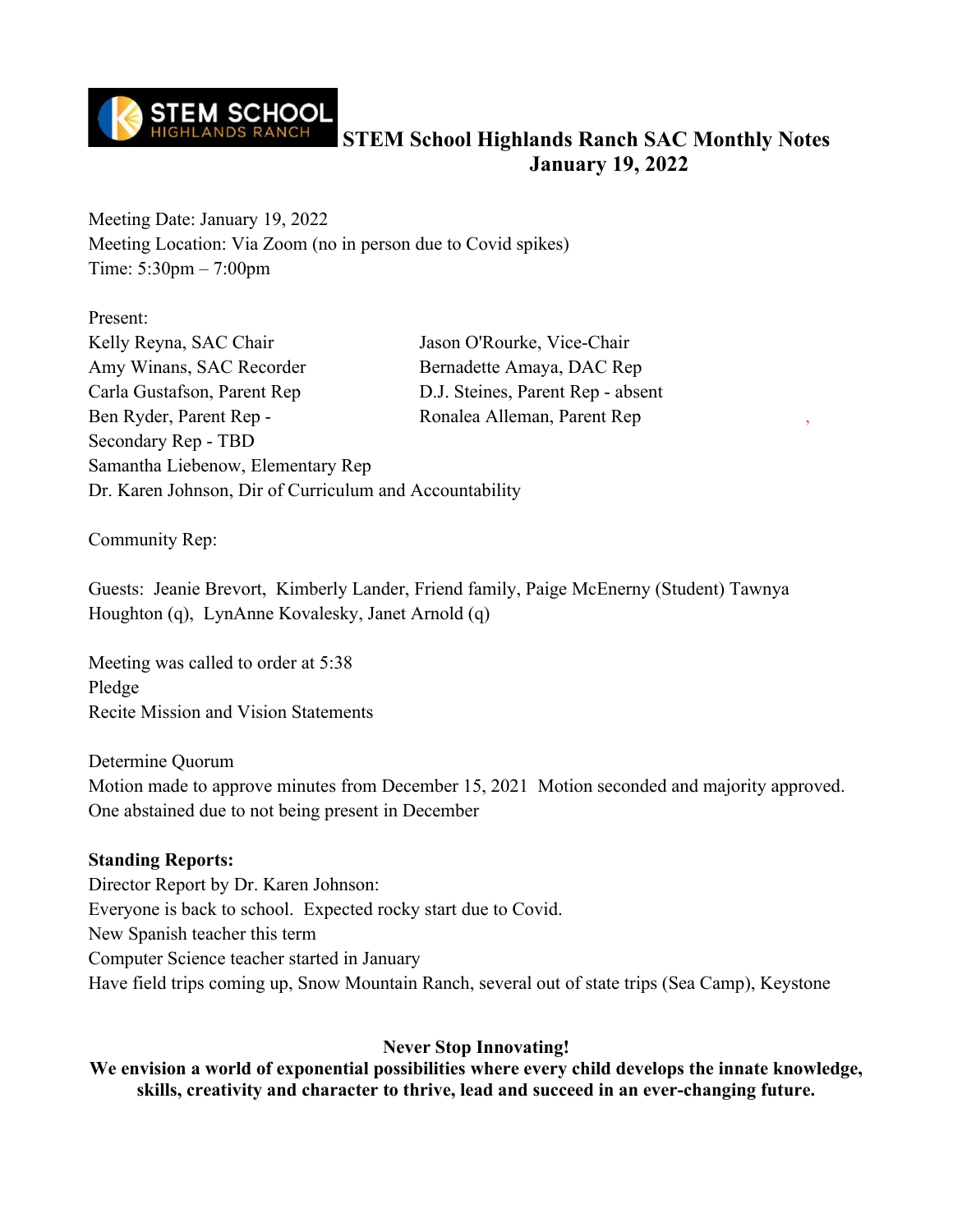

Science Group, Boston and have to follow that states Covid protocols Winter sports are up and running Enrichment is running Groundbreaking equipment at school.

Quarantine protocols..any changes...talked about daily with Mallory the nurse. Looking at various models Douglas County is using. Primary goal to keep all the kids in school. Students who are unvaccinated and in outbreak have to stay home. If vaccinated, can attend. Assignments on canvas and available via email etc.

## **Teacher Report:**

Elementary: by Samantha Liebenow

Snow Mountain Ranch for 5<sup>th</sup> grade next week. Three days up there...snowshoeing, skiing, rock climbing, archery etc.

Remote option with some kids at home, teachers are doing their best to support the kids. It's challenging for both sides. Teachers are trying to support as much as possible. Lots of PBL going on, kids seem engaged.

Question from Kimberly Lander about the DCSD stay and test option. Answer: Looking into it Why are days longer than 5 for quarantine? Answer: Day 0 (or the first day of exposure) doesn't count. Day 1 is the next day.

Tawnya Houghton asks about accessibility to water during the day? How is filtration monitored? Water filling stations are open, Filters are cleaned regularly and the station is cleaned daily.

Secondary: Maura Ridder gave an update to Kelly to read. Middle School currently on outbreak status Wellness challenge for all staff. If completed, raffle for prizes Talent show from staff Sixth grade is going to Keystone Science School Feb 9-11 Seacamp for  $7<sup>th</sup>$  and  $8<sup>th</sup>$  coming up Boston for  $8<sup>th</sup>$  and  $9<sup>th</sup>$  coming up Spelling Bee Thursday of this week

## **Never Stop Innovating!**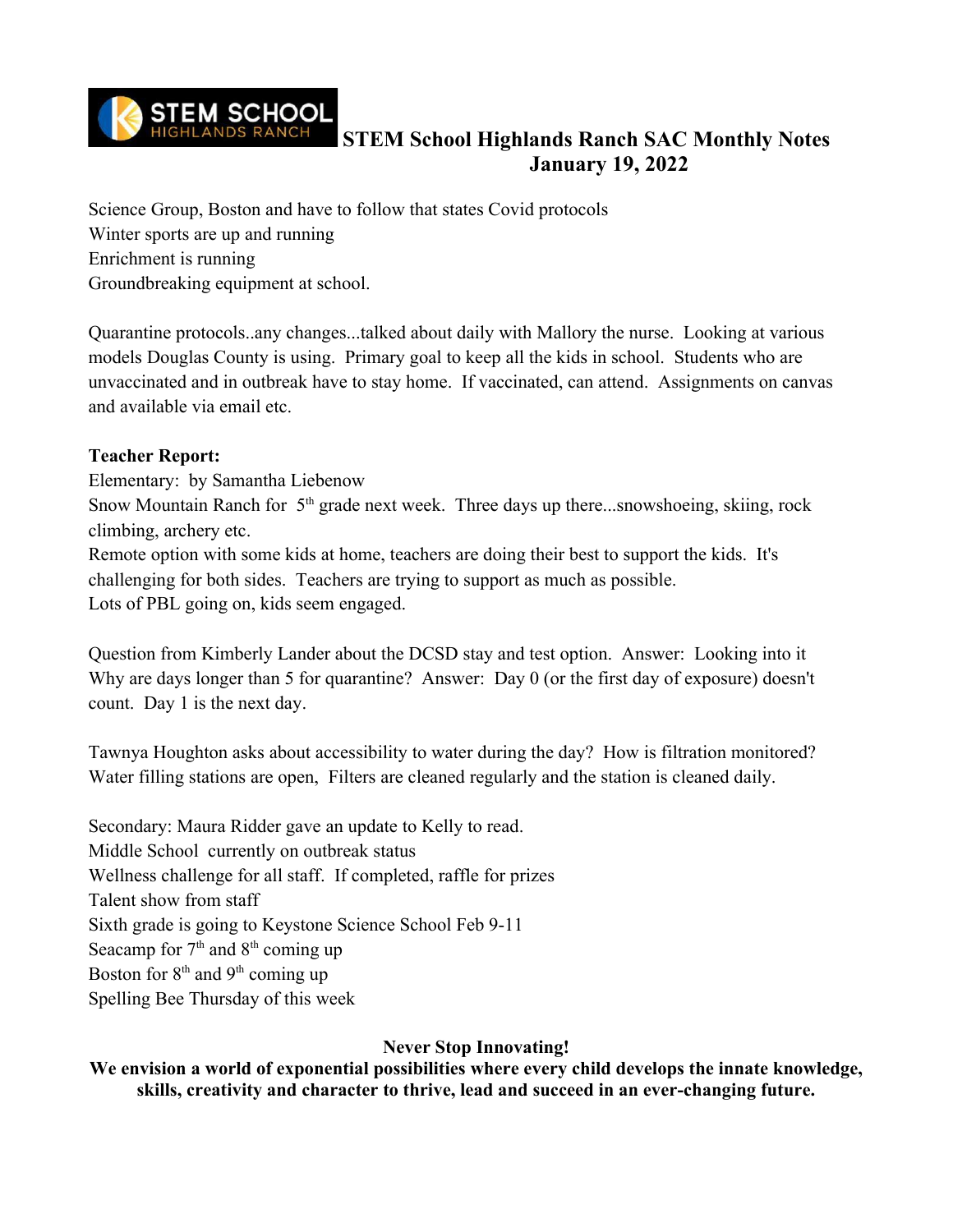

## **DAC Report: By Bernadette Amaya**

The  $16<sup>th</sup>$  of December was the last meeting. Winter Forum on the 17<sup>th</sup> of February at Rock Canyon High School Mental Health Scott Cypers is the keynote for the forum

## **STEM Center for Strength**

With the new year they are adding new activities for students and parents March is having a mental health fair, Different types of therapy to be explored. Booth style presentation to educate people for mental wellness

Recovery over time panel time TBD (April??)

Different speakers - one from Columbine, other individuals who were part of a gun violence event. Want to help people understand and hear success and challenges of recovery over time. The center is doing great, thanks to all who donated snacks, they were out at the end of the semester.

## **PTO Report: Jeanne Brevoort**

Ended STEM gives, goal was 75k, this year collected 30k,

There has been a bit of feedback moving forward on letting community know where the funds go. Trying to cautiously solidify spring events. Feb will have sweetheart dance...renamed from father daughter dance.

STEM Fest, want to include a piece of diversity

Fun Run in April focused on elementary

PTO working closely HS student government in planning prom and after prom. Kids have had several rough years and government planning a big WOW. Put the word out PTO needs help...

## **BOD Report by Carla Gustafson:**

January 4 was the last meeting

Student leadership reported winter formal in Feb, Hot Cocoa in spring, Nerds night out, Prom April 23 Mr. Alsup working on a finals schedule for next year

Carla and Michelle, trying to have board policies in template format so they can be consistent. Board

## **Never Stop Innovating!**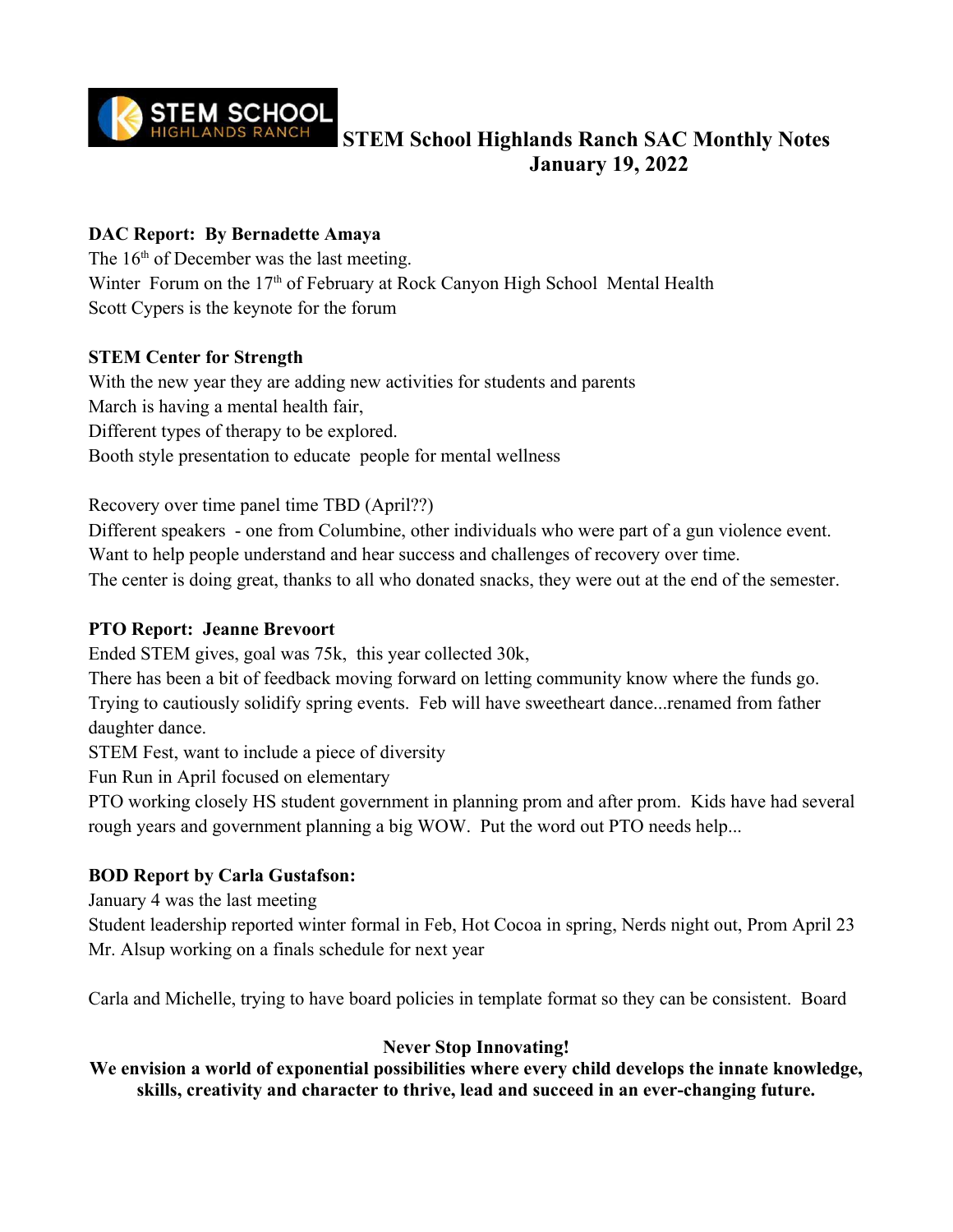

approved the template

Executive Director report

Personnel Committee came up with a recommendation for a new role. CEO of KOSON and a new ED for STEM HR The Board offered CEO to Dr. Eucker There was a presentation of review of Dr. Eucker. She will stay on through July 30 as ED (executive director)

Ishmeet voted in as a new class B member

Community asking for zoom for BOD meetings.

#### **DEI Report by Jason O'Rourke**

Trying to wait and see what the district is going to do with the equity policy Then go forward from there.

Community Report: none

#### **Committee Updates:**

Parent Engagement parent survey results – presentation Discussion about presentation. Parent Trust Strategic Plan Committee Carla, Nicole, LynAnn Kickoff 1pm on Friday the  $21<sup>st</sup>$ Defining Parent Trust – hard to quantify and means different things to different people Build partnerships which you can quantify

#### **New Business:**

February SAC meeting focus on Mental Health Meeting at STEM Center for Strength Student participation in SAC

#### **Never Stop Innovating!**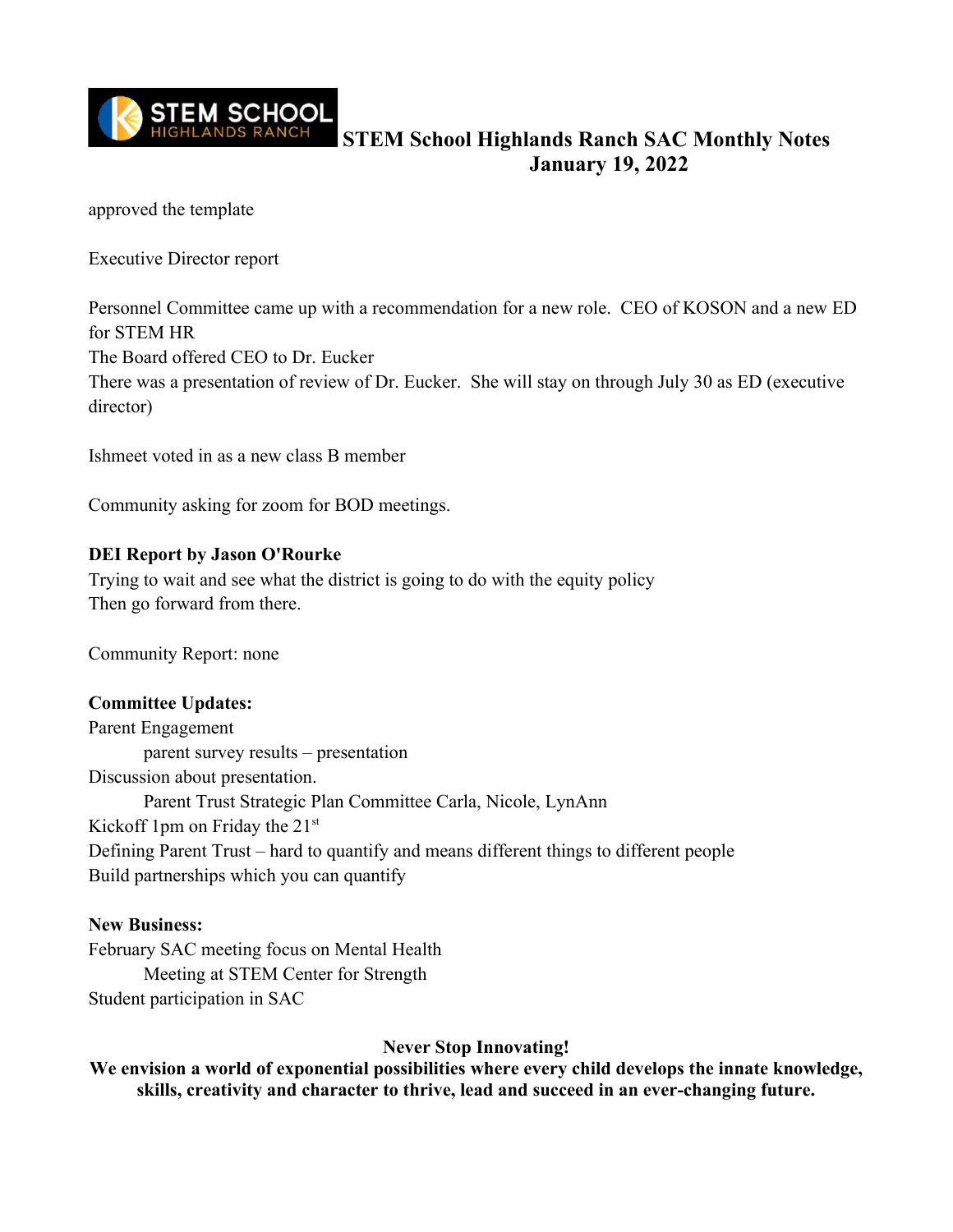

Replication Meeting info meeting was held last night less than 20 people attended in-person and virtually Sterling Ranch, gathering interest, 46 families that are at least talking Went through the process – Late May could be approved Goal is to open Fall 2023

Denver Public - STEM Similar process to get and assess interest K-5 goal. There are multiple MS/HS including DSST, Goal is to retrofit a bldg 2<sup>nd</sup> option co-locate with another school last option build another school. Goal is to open Fall 2023

DPS could deny, then STEM can go to state level and file an appeal

Grant writer is working on getting a grant for replication **Discussion** 

Kelly brought up having the student representation. Dr. Johnson defers to bylaw subcommittee to see how that could work.

## **Open Forum:**

Public Comment

Staff did a quarterly survey, results were just shared with admin, will be shared with SAC as well.

Motion for Dr. Johnson to recruit one student rep for SAC as a non voting member to finish out the year.

Seconded and motion passes.

LynAnn wants the elementary student government to have say and wants them to have the opportunity

## **Never Stop Innovating!**